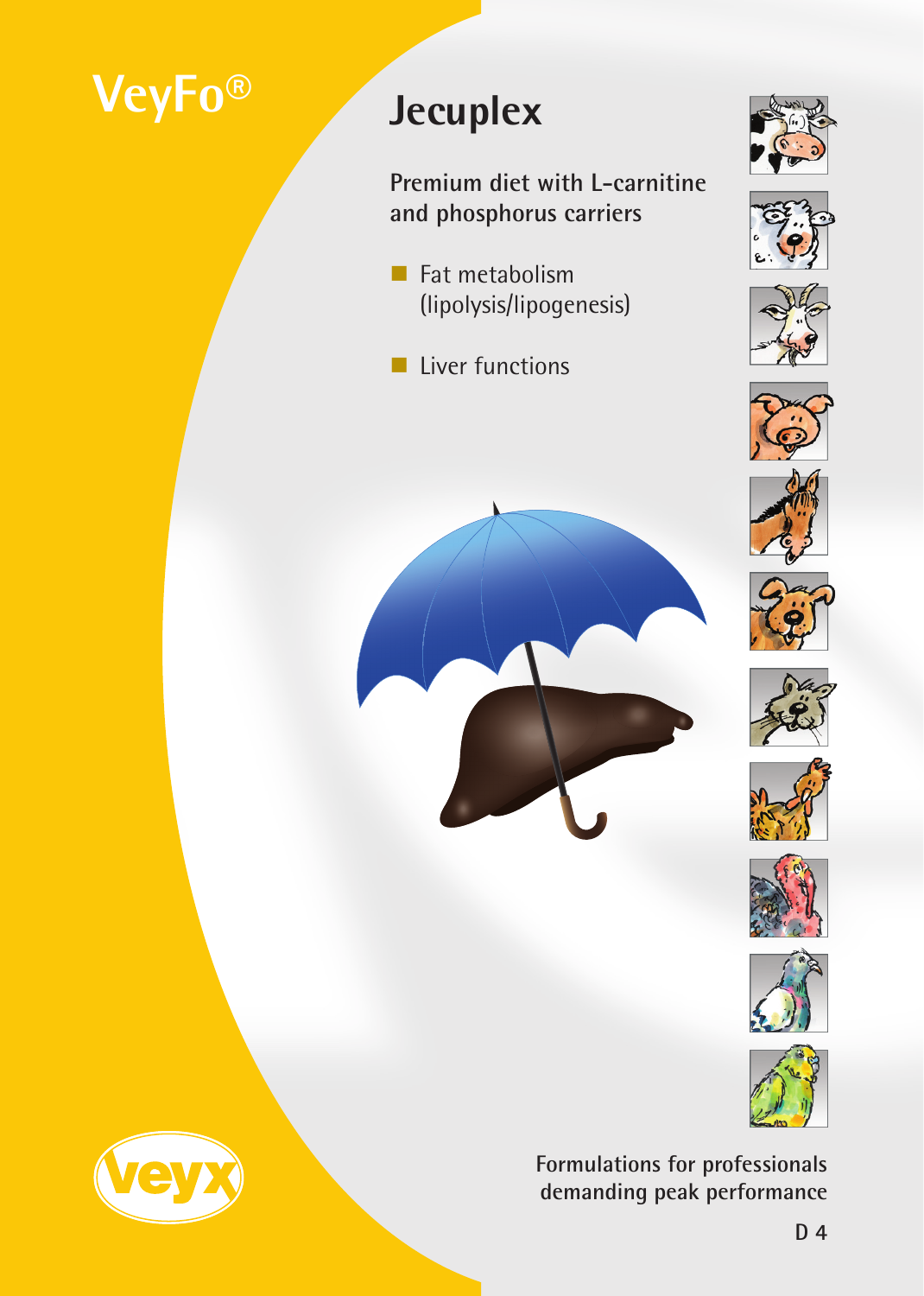

### **Conception/essential components for the nutritional purpose\***

Nutrient solution with glucose, calcium gluconate, dihydrogen phosphate, propylene glycol and magnesium sulphate. Furthermore, the product contains a plurality of essential amino acids, D-panthenol, the vitamins  $B_{1}$ ,  $B_{2}$ ,  $B_{6}$  and  $B_{12}$  as well as Veyx premix "AE-TyBetan sensoric".

#### **Product characteristics**

VeyFo® Jecuplex has been formulated with excellent bio-availability of the organically bonded components meeting high quality standards. Production and filling are carried out in compliance with the particular purity criteria under cleanroom conditions (germ-free).

The product can be given without problem directly to individual animals and to groups of animals via the feed or water.

In dairy cows and ewes, the formulation can be used as a complementary feed with the particular nutritional purpose for the

#### **reduction of the risk of ketosis/acetonaemia**

according to the particular nutritional purpose as defined in the "List of intended uses of animal feedingstuffs for particular nutritional purposes" as well as for a needs-based supplementation of the daily ration in a variety of other animal species.

# **Physiological significance**

As to the importance and biological functions of the individual nutrients and micronutrients contained in the product we would like to introduce to you the following information that has been extracted from the technical literature and (amongst others) from the AWT series . Vitamins and Amino Acids in Animal Nutrition".

<sup>\*</sup> Note: The information given is to be understood as a general survey and is subject to alterations, especially if these do not affect the intended nutritional purpose. The latest version of the labelling of the product/packaging is always valid.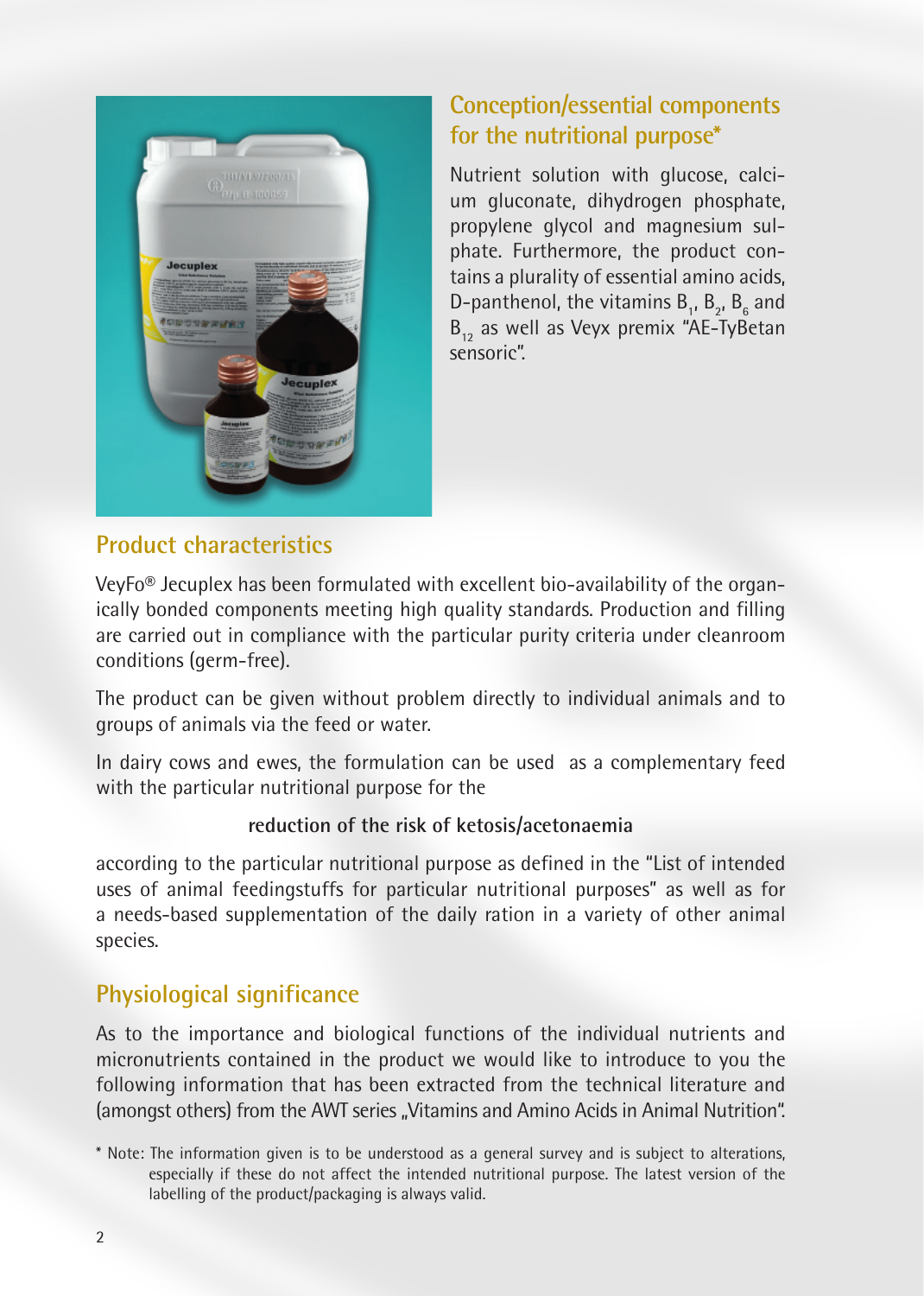**Amino acids** are protein building blocks, components of enzymes, in practically all tissues in the animal organism. Particularly significant (e.g. lysine) in the formation of collagen tissues and ossification: as a component of nucleotides in the cell nucleus it activates cell division. Additional metabolic functions: (e.g. methionine) in particular as a precursor of cystine and thus also of peptides such as glutathione, as the initiator of protein biosynthesis, methyl group donator. Components (e.g. threonine) of the digestive system and immune substances significant in energy metabolism, e.g. precursor for glycine synthesis. Involved (e.g. tryptophan) in the formation of precursors of NAD (nicotinamide-adenine-dinucleotide) as well as in many metabolic processes via the tissue hormones serotonin and tryptamine.

**Glucose** is a biologically valuable nutrient provider. Belongs to the monosaccharide family.

**L-carnitine** has numerous functions in the metabolism; the most important are fat metabolism functions: in this case it serves as a carrier in the transport of active fatty acids in the mitochondria for the production of energy, as well as a reservoir for active acetyl residues. The latter is significant in case of extreme muscular activity, ketotic metabolic states, as well as in hunger situations and presents quantitatively by far the highest level of demand. A high demand for L-carnitine can occur in animals during reproduction, in young animals, high growth rates, as well as in case of liver metabolism overload.

**Niacin** (nicotinic acid/nicotinamide) is a building block of NAD (nicotinamide adenine dinucleotide) and NADP (nicotinamide adenine dinucleotide phosphate), involved in essential metabolic reactions as hydrogen transferring coenzymes (carbohydrates, fats and amino acids), key function in the conversion of energy.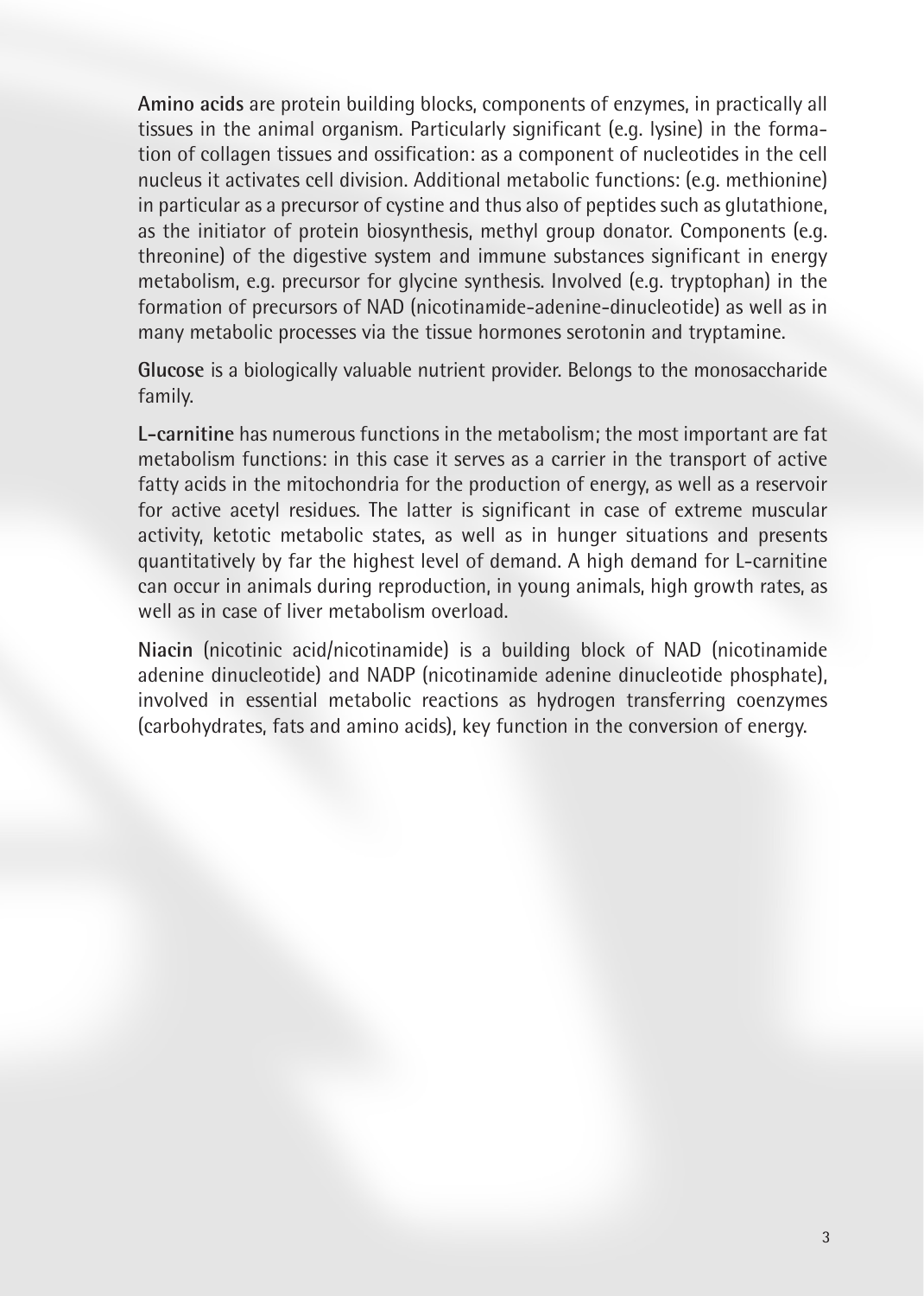**Phosphorus** is a skeletal building block, buffer substance in the blood and cell, essential component of nucleic acid and various lipoids and proteids, respectively. Is necessary for the production, storing and utilisation of energy and facilitates hormone function. Phosphorus deficiency leads to reduced feed intake, retarded growth, reduced milk yield and ultimately (energy metabolism disorders) also to reproductive disorders. Rickets (inadequate mineralisation of the bones) and osteoporosis, brittle bones, respectively (high removal rates of Ca and P from the skeleton), can be caused by phosphorus as well as vitamin  $D_3$  or Ca deficiency (pigs, poultry). Disorders of the acid-base balance (e.g. in case of acidosis) and parturient paresis can lead to low blood phosphate (< 5.0 mg inorganic P per 100 ml serum). In order to maintain a limited environmental impact through the excretion of excrement, a formulation is to be favoured in which its release into the body cells occurs with low levels of loss. This is achieved in a particularly reliable way with organic compounds.

**Propylene glycol** (1,2-Propandiol) belongs to the polyvalent alkanols (bivalent alcohol) and can be considered as an additional energy provider. Its energy content is quoted with 9.8 up to 16.8 MJ MEL/kg.

**Vitamin B<sub>1</sub>** in phosphorylised form (thiamine pyrophosphate) is, as a coenzyme of diverse forms of decarboxylases (pyruvate dehydrogenase, α-ketoglutarate dehydrogenase) and transketolases, indispensible for the breakdown processes in carbohydrate metabolism, important for nerve tissue and heart muscle function, necessary for maintaining peristalsis in the gastrointestinal tract.

 $V$ itamin  $B_2$  (riboflavin), which is present almost exclusively bound to proteins (flavoproteins), is important as a component of coenzyme FMN (flavin mononucleotide) and FAD (flavin-adenine-dinucleotide) for: the transfer of hydrogen in the respiration chain for the production of energy, oxidation and reduction processes for the formation and breakdown of fatty acids as well as amino acids.

**Vitamin B<sub>6</sub> as a component of coenzyme pyridoxal-5'-phosphate takes up a cen**tral place in: amino acid metabolism in transamination, decarboxylation and racemisation of amino acids, for the breakdown of tryptophan (as with the synthesis of niacin), the vitamin  $B_6$  dependent enzyme kynureninase is necessary, carbohydrate metabolism as a result of the participation of the phosphorylase effect.

**Vitamin B**<sub>12</sub> (cyanocobalamin) is essential for the formation of blood and growth, serves for the formation of the two coenzymes 5-desoxyadenylcobalamine (important for the utilisation of propionic acid and thus for glucose and lactose formation in ruminants) and methylcobalamine (necessary for methylation reactions and thereby amongst others for methionine metabolism). Symptoms of a Vitamin  $B_{12}$ -deficiency are changes in the red cell count, disorders of protein metabolism, diseases of the nervous system, skin infections, growth disorders and poorer feed efficiency.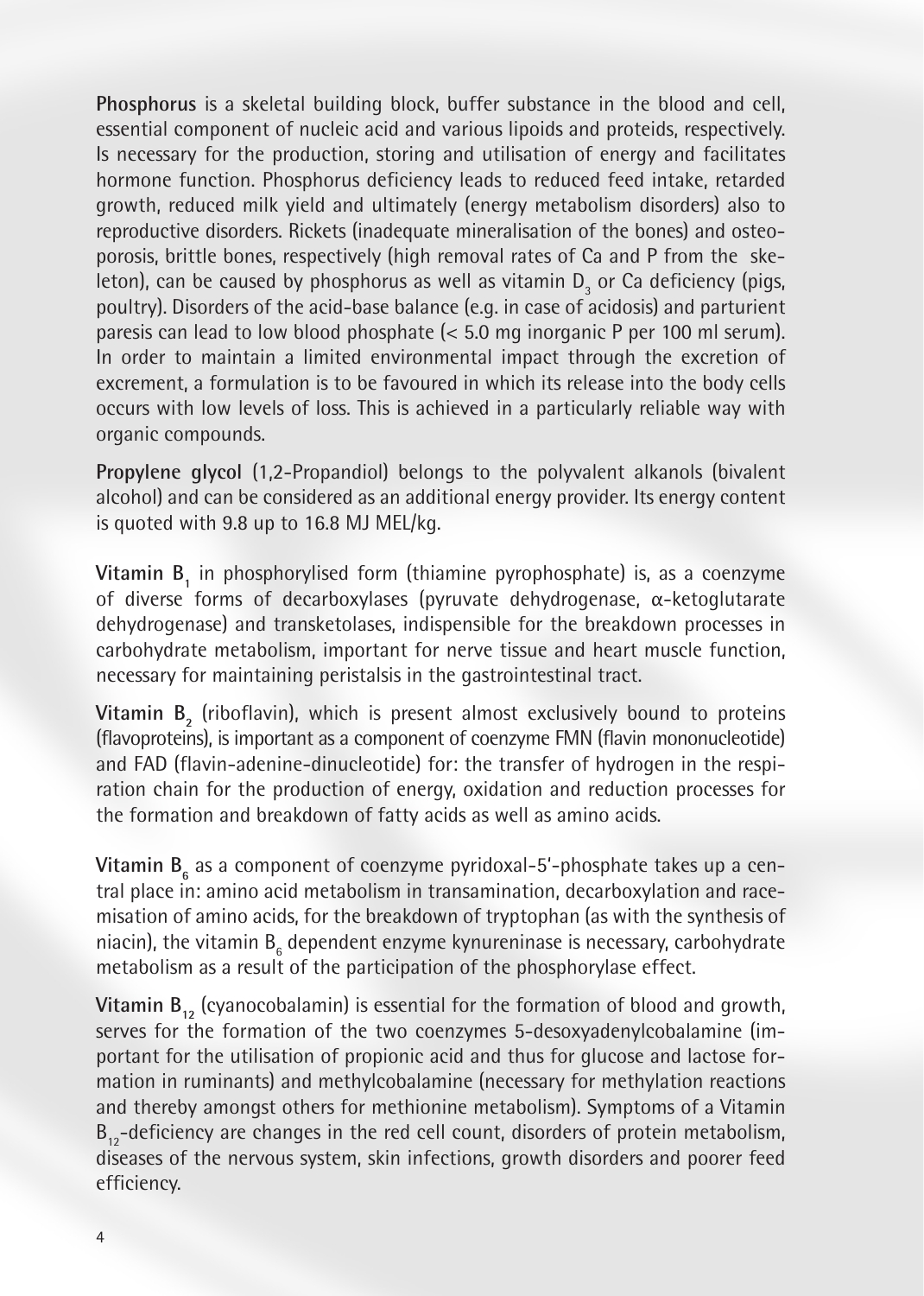# **Recommendations for use and dosage VeyFo® Jecuplex complementary feed with a particular nutritional purpose for dairy cows and ewes**

Particular nutritional purpose: Reduction of the risk of ketosis/acetonaemia in dairy cows 3 - 6 weeks after calving and in breeding ewes in the last 6 weeks prior to and the first 3 weeks after lambing.

| Dairy cows: | up to 500 ml, repeat feeding possibly after 24 hours |
|-------------|------------------------------------------------------|
| Ewes        | up to 100 ml, repeat feeding possibly after 24 hours |

Especially on the day of calving/lambing and during the first days after calving/ lambing, respectively.

Ketosis/acetonaemia is triggered by disorders of the fat metabolism that can be accompanied by considerable liver damage. The cause is a nutritional imbalance, as well as inadequate nutritional supply of glucose-providing energy sources to the animals and important micronutrients that are essential for their metabolism.

It is recommended that advice from a veterinarian be sought before use and before extending the period of use.

This complementary feed with a particular nutritional purpose can also be recommended for feeding during convalescence from ketosis.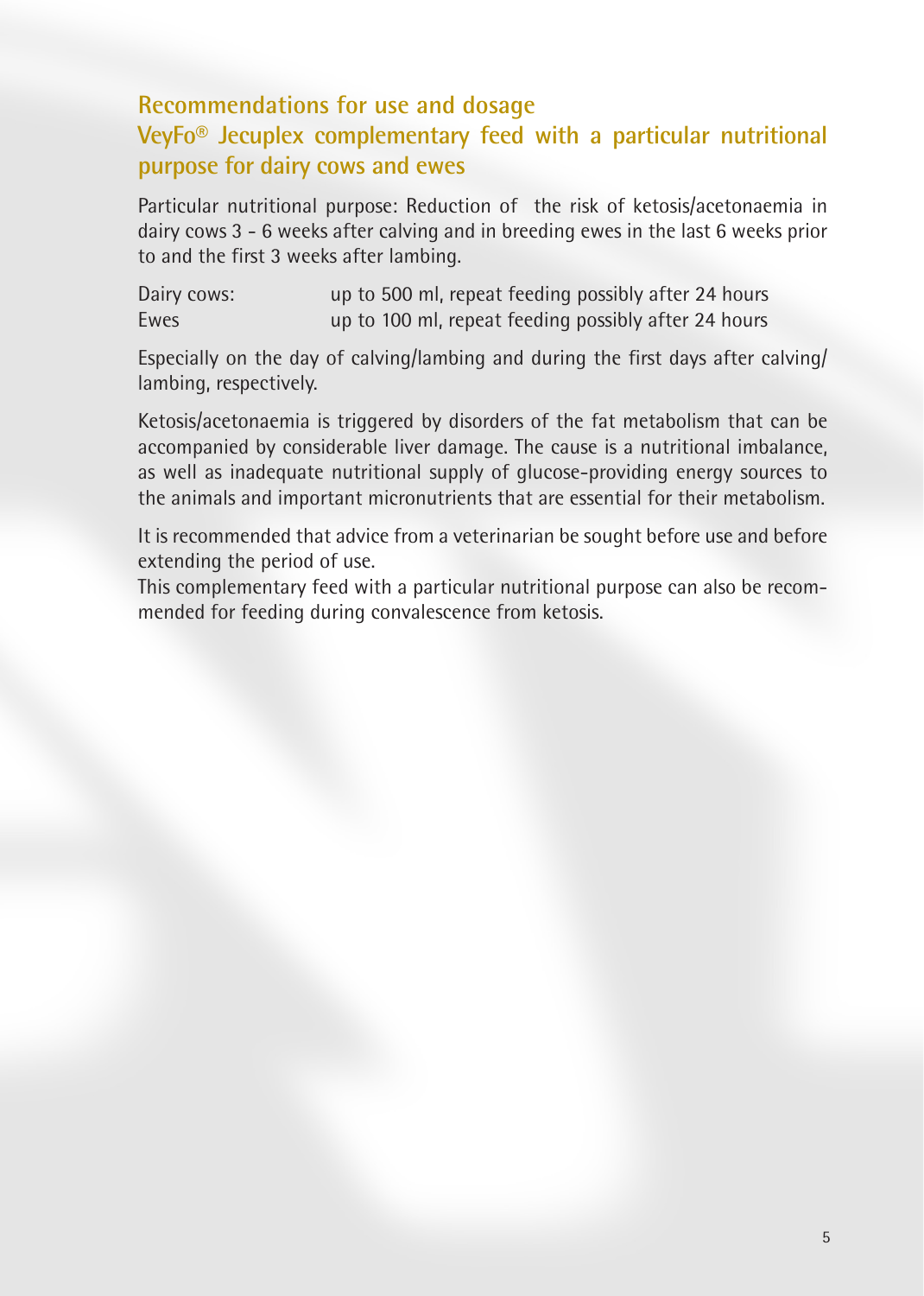# **VeyFo® Jecuplex for cattle, small ruminants, horses, pigs, poultry and cats and dogs**

Nutritional purpose: Needs-based supplementation of the daily ration with the nutrients and micronutrients contained in the product in the animal species listed hereafter:

| Cattle:<br>Calves:<br>Eaters (fattening calves),<br>small ruminants:   | up to 500 ml<br>up to 50 ml<br>up to 100 ml                                                                                             |
|------------------------------------------------------------------------|-----------------------------------------------------------------------------------------------------------------------------------------|
| Pigs (breeding sows):<br>Piglets:                                      | $200 - 300$ ml<br>$3 - 6$ m<br>$5.0 - 10.0$ ml/l water when using wet mix feeders<br>$0.2 - 2.0$ ml/l when given via the drinking water |
| Horses:<br>Foals:                                                      | up to 500 ml<br>up to 50 ml                                                                                                             |
| Dogs (according to size):<br>Cats (according to size):                 | $20 - 50$ ml<br>$3 - 10$ ml                                                                                                             |
| Use via drinking water:<br>Laying hens: short term use: up to 4.0 ml/l | long term use: up to 0.5 ml/l                                                                                                           |
| Table poultry: short term use: up to 2.5 ml/l                          | long term use: up to 0.5 ml/l                                                                                                           |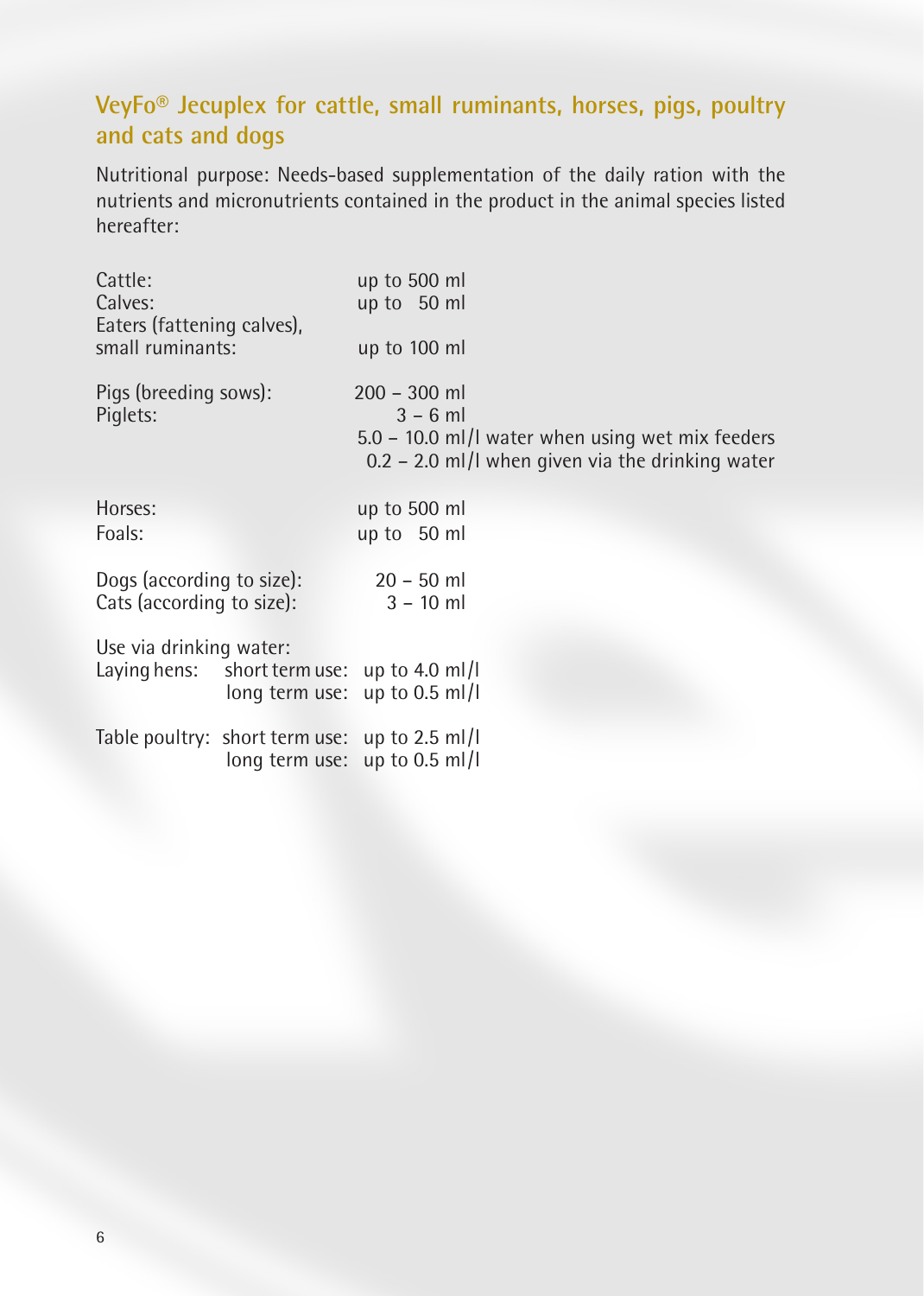### **VeyFo® Jecuplex for carrier pigeons and pet birds**

Carrier pigeon competitions extraordinary demands on the birds in a very short time frame. The demand for the substances contained in VeyFo® Jecuplex increases dramatically. If these are not available in adequate amounts of a well absorbable form, then in particular, liver function disorders of a threatening type can be the result. It could be determined on the basis of results – measured using the number of prizes won – that well supplemented animals were significantly superior to those not given optimum provision.

The same applies during mating and rearing periods, as well as during moulting, both in pigeons and pet birds.

- Carrier pigeons: 10 ml (see measuring cup) per litre drinking water for 20 pigeons per day twice weekly. On those days when it is administered, the animals should only receive drinking water containing the dissolved VeyFo® Jecuplex.
- Pet birds:  $5 10$  ml/kg body weight, in cachetic animals and animals where a subfunctioning liver is suspected, then in order to increase the provision of liquids, the product is mostly used diluted (1:3) with common salt solution or Ringer's solution.